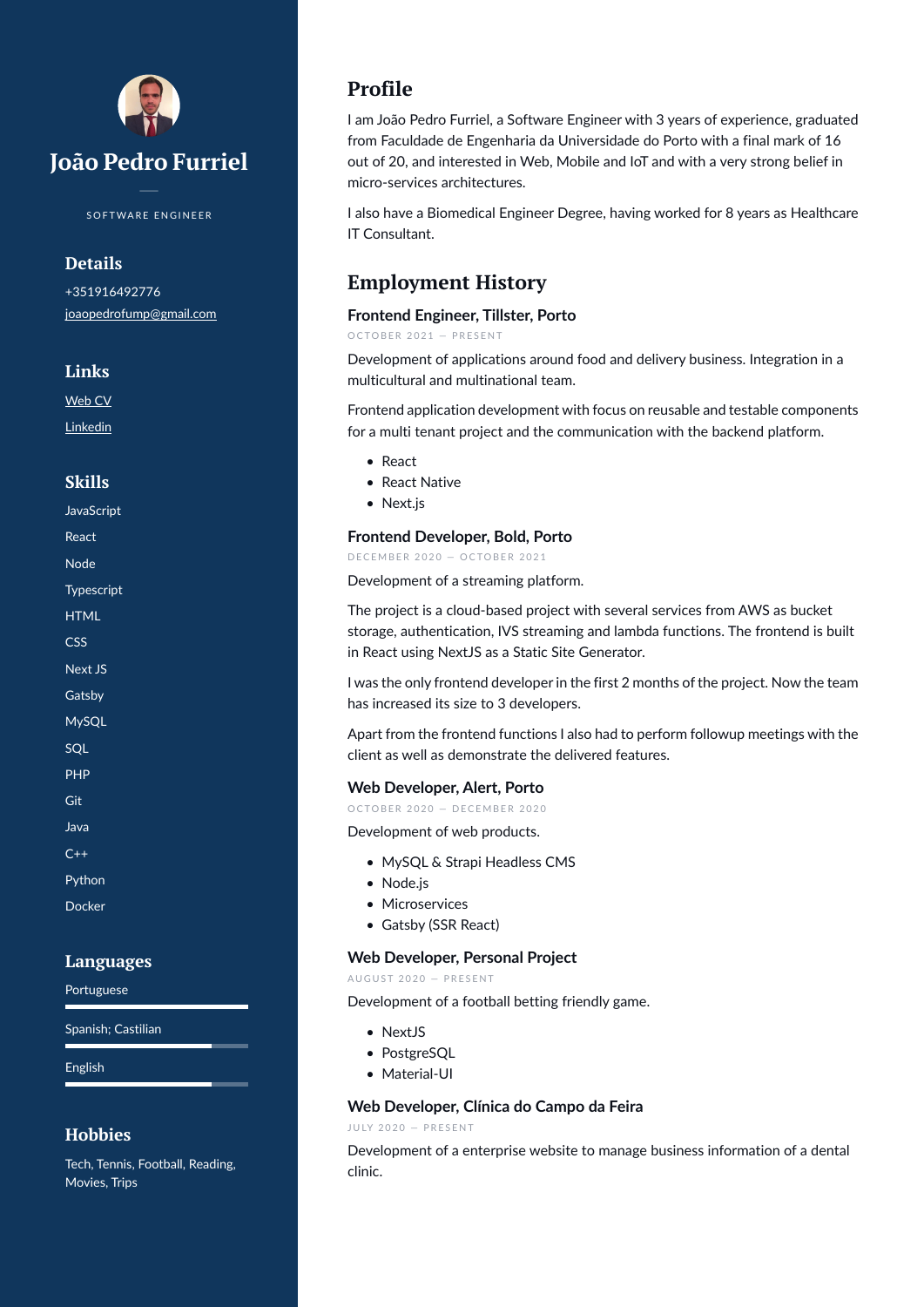- Jamstack approach
	- Strapi as CMS
	- Gatsby for the static frontend

#### **Project Manager & Lead Developer, Dude Studios (Free lancing), Porto**

AU GUST 2019 - JANUARY 2020

#### **A Diária**

### *Comer em Casa*

Main Responsibilities

- Requirements Analysis
- Project Management
- Solution Development

Technical Areas

- React & Material UI
- Node.JS & Express
- MySQL

#### **Poject Manager, Indra, Bahrain**

J U LY 2011 - MAY 2015

#### **I-SEHA National Health Information System**

*Prescription/Pharmacy, Electronic Health Record, Operating Theaters Projects* Main Responsibilities

- Requirements Analysis
- Product Functional Specifications
- User Training
- System Configuration & Solution Deployment Coordination

#### **Functional Analyst, Indra, Azores**

O C T O B E R 2008 - MARCH 2011

**SIS-ARD Regional Health Information System** Main Responsibilities

- Deployment Coordination
- System Configuration
- Training & Support

# **Education**

**Master's in Informatics and Computing Engineering, Universidade do Porto, Porto, Portugal**

S E P T E M B E R 2015 - JULY 2020

#### **General Knowledge**

- Engineering education, essential for interacting with other engineering specialties
- Conception, specification, design and implementation of products, processes and services, based on computers, computations and information technologies
- Advanced instruction in Informatics and Computation Engineering

#### **Specific Knowledge**

- Programming
- Software Engineering
- Algorithms and Data Structures
- Artificial Intelligence